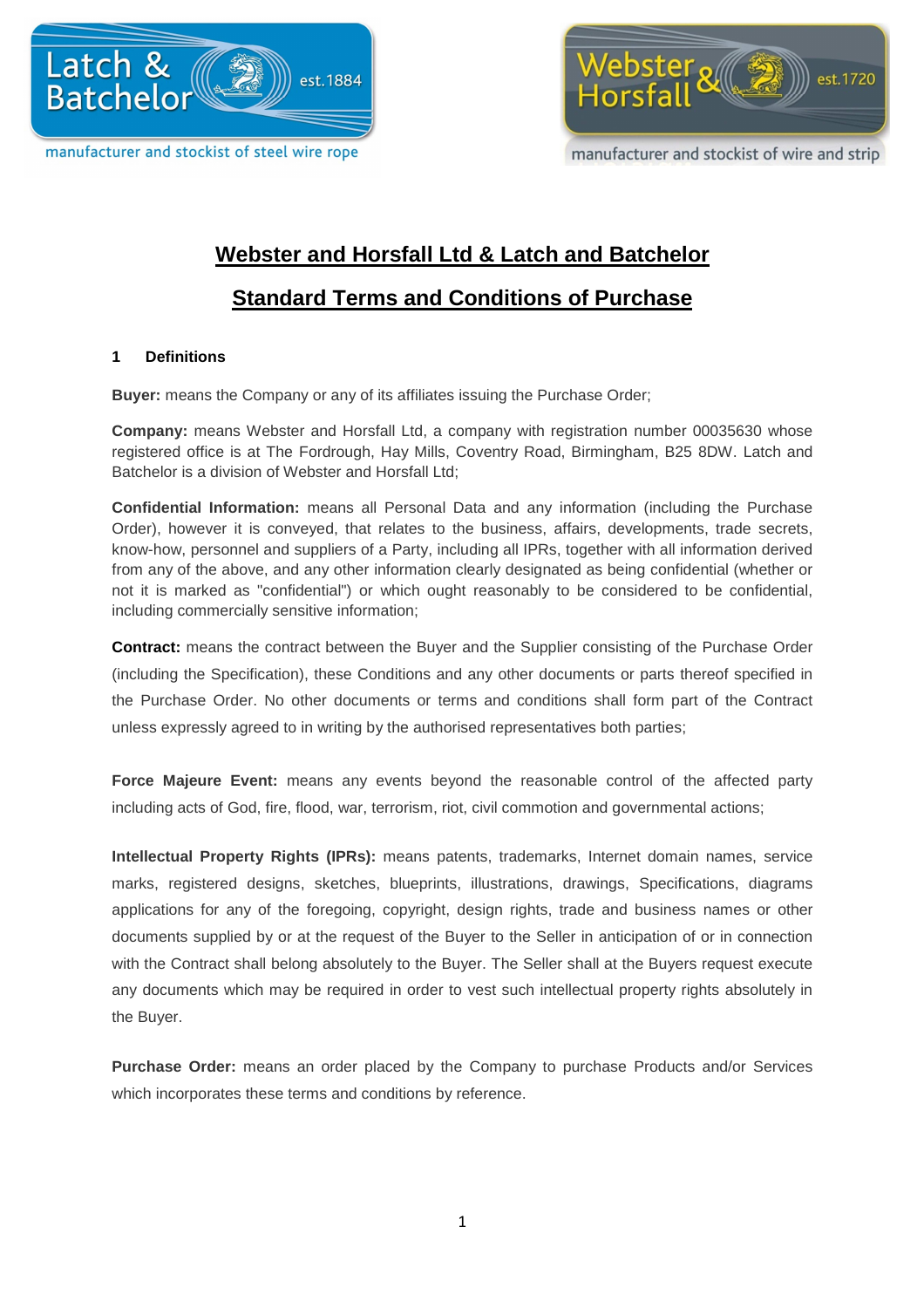



manufacturer and stockist of wire and strip

**Price:** means, in relation to the purchase of any of the Products and/or Services, the amount to be charged by the Supplier to the Company excluding Value Added Tax but including any other taxes, duties or levies and any transport and insurance charges as stated in the Purchase Order.

**Products:** means the products described in the Purchase Order and as further detailed in the Specification.

**Product Documentation:** means the operating manuals and other literature accompanying the Products for use by the Buyer including the Specification.

**Services:** means the services described in the Purchase Order.

**Software Products:** means those of the Products, if any, which are computer software.

**Specification:** means the document or documents (including email communications) detailing the technical requirements of the Goods and/or Services to be purchased in accordance with this Contract inclusive or any drawings.

**Supplier:** means the person, firm or company to whom the Purchase Order is addressed.

#### **2 Products & Services**

- 2.1 The Supplier shall sell the Products and supply the Services to the Company in accordance with the Companies Purchase Order. Any of the following are deemed to constitute the Supplier's agreement to comply with the terms of the Purchase Order (incorporating these Conditions):-
- 2.1.1 any offer and/or acceptance of a Purchase Order by the Supplier;
- 2.1.2 the commencement of any work by the Supplier;
- 2.1.3 or the delivery of any Goods or the performance of any Services by or on behalf of the Supplier.
- 2.2 The Supplier shall deliver the Products and Services to the Buyer in accordance with the date of delivery specified in the Purchase Order, with time for delivery being of the essence.
- 2.3 The initial term for provision of the Services shall be specified in the Purchase Order, subject to the provisions of clause 10.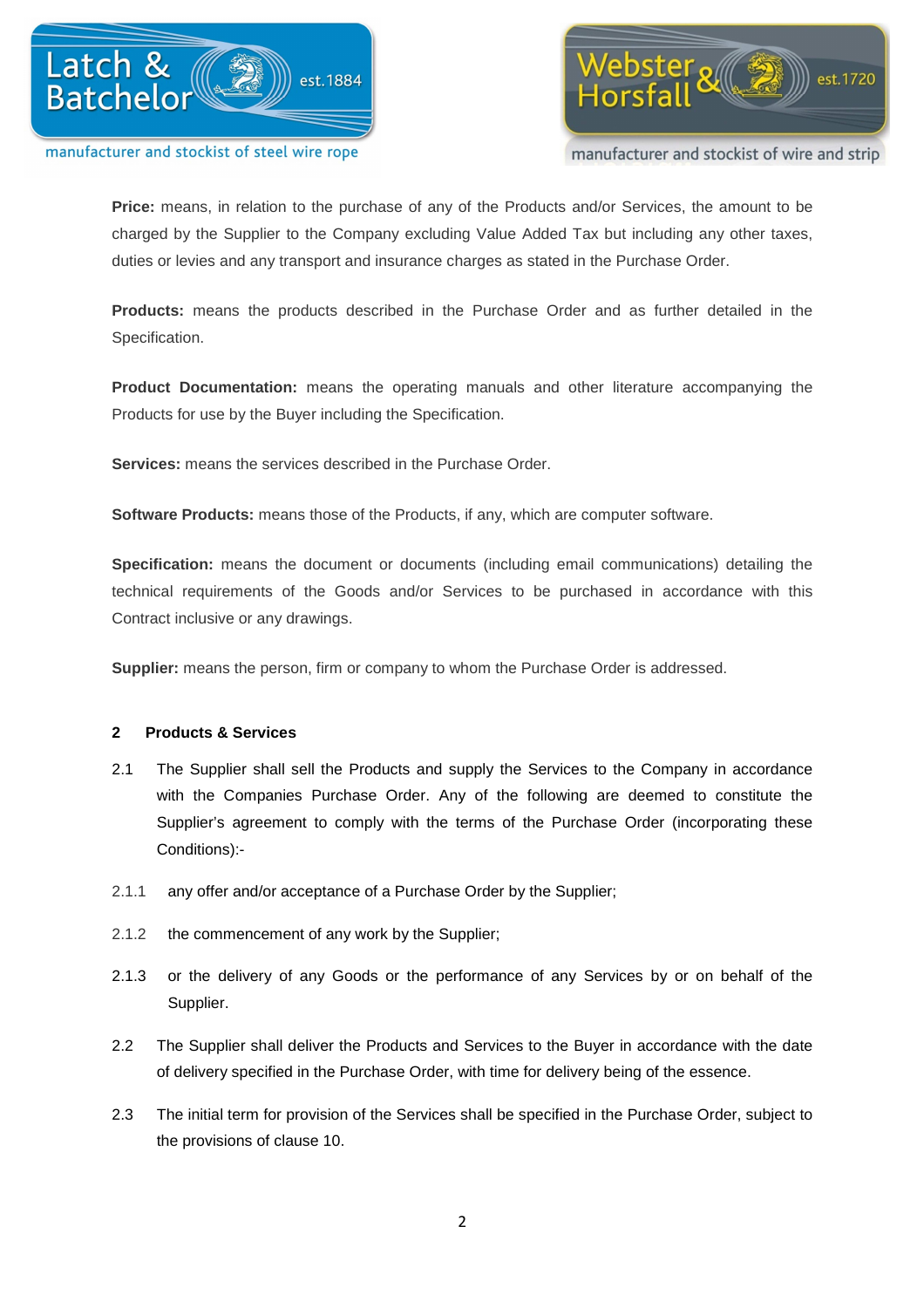



2.4 The Supplier will provide all equipment and materials necessary for the provision of the Services unless otherwise stated in the Order.

## **3 Delivery**

- 3.1 The Products shall be delivered, carriage paid, to the Buyers place of business or to such other place of delivery as is agreed by the Buyer in writing prior to delivery of the Products. The Services will be provided at the Buyers address specified in the Purchase Order or as otherwise advised.
- 3.2 The Supplier shall ensure that each delivery is accompanied by a delivery note which shows, inter alia, the Buyers Purchase Order number, date of order, number of packages and contents and, in the case of part delivery, the outstanding balance remaining to be delivered.
- 3.3 Unless otherwise stipulated by the Buyer in the Order, deliveries shall only be accepted by the Buyer during normal business hours.
- 3.4 If the Products and/or Services are not delivered on the due date then, without prejudice to any other rights which it may have, the Buyer reserves the right to:
- 3.4.1 cancel the Order in whole or in part;
- 3.4.2 refuse to accept any subsequent delivery of the Products and/or Services which the Supplier attempts to make;
- 3.4.3 recover from the Supplier any expenditure reasonably incurred by the Buyer in obtaining the Products and/or Services in substitution from another supplier; and
- 3.4.4 claim damages for any additional costs, loss or expenses incurred by the Buyer which are in any way attributable to the Supplier's failure to deliver the Products and/or Services on the due date.
- 3.4.5 If the Supplier requires the Buyer to return any packaging material (including reels or drums) to the Supplier that fact must be clearly stated at quotation stage prior to a Purchase Order being raised and on any delivery note delivered to the Buyer and any such packaging material will only be returned to the Supplier at the cost of the Supplier.
- 3.4.6 Where the Buyer agrees in writing to accept delivery by installments the Purchase Order will be construed as a single contract in respect of each installment. Nevertheless failure by the Supplier to deliver any one installment shall entitle the Buyer at its option to treat the whole Purchase Order as repudiated.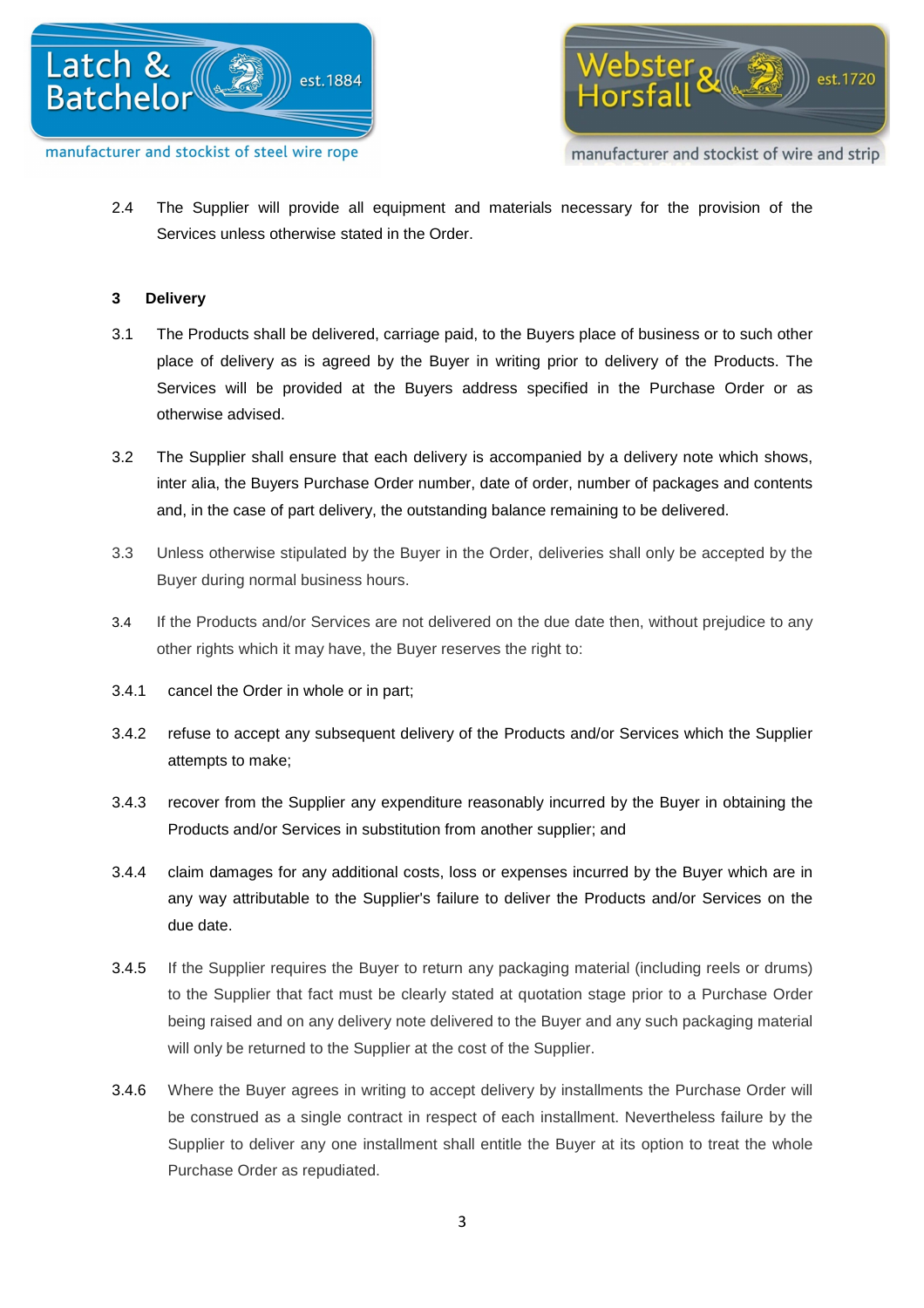

 ${\rm e}$ bster $\sqrt{\mathbb{Z}}$ est.1720

manufacturer and stockist of wire and strip

3.4.7 If the Products are delivered to the Buyer in excess of the quantities ordered (including agreed tolerance) the Buyer shall not be bound to pay for the excess and any excess will be and will remain at the Supplier's risk and will be returnable at the Supplier's expense.

# **4 Risk/Property**

4.1 The Products shall remain at the risk of the Supplier until delivery to the Buyer is complete (including off-loading and stacking) when ownership of the Products shall pass to the Buyer. Such passing of property and risk shall be without prejudice to any right of rejection or cancellation arising under these conditions.

# **5 Price**

- 5.1 The Price of the Products and/or Services shall be stated on the Purchase Order and is a fixed price (excluding VAT). The price for Products and/or Services includes charges for packaging, packing, shipping, any applicable surcharges, carriage, insurance and delivery of the Products, to the Buyer's specified delivery address and any duties, imposts or levies other than VAT. The Price for Services includes all costs and expenses associated with the performance of the Services, unless otherwise stated in the Purchase Order.
- 5.2 No variation in the Price nor extra charges will be accepted by the Buyer without the prior written consent of the Buyer.

# **6 Invoicing and Payment**

- 6.1 Unless otherwise stated in the Purchase Order, payment for the Goods and/or Services will normally be made by the Buyer 60 days following the end of the month in which the Goods (including services, drawings, instruction manuals and other documents specified by the Buyer) or the Services were delivered and invoice(s) were received.
- 6.2 The Buyer shall be entitled to deduct from the price:-
- 6.2.1 the unit price for such proportion of the Goods as may be defective and rejected by the Buyer together with the costs of returning such Products to the Supplier;
- 6.2.2 any costs or expenses incurred by the Buyer as a consequence of the Supplier failing to deliver the goods to the correct destination;
- 6.2.3 the fees or other charges or other costs incurred by the Buyer arising out of any Services not provided or provided inadequately by the Supplier to the Buyer;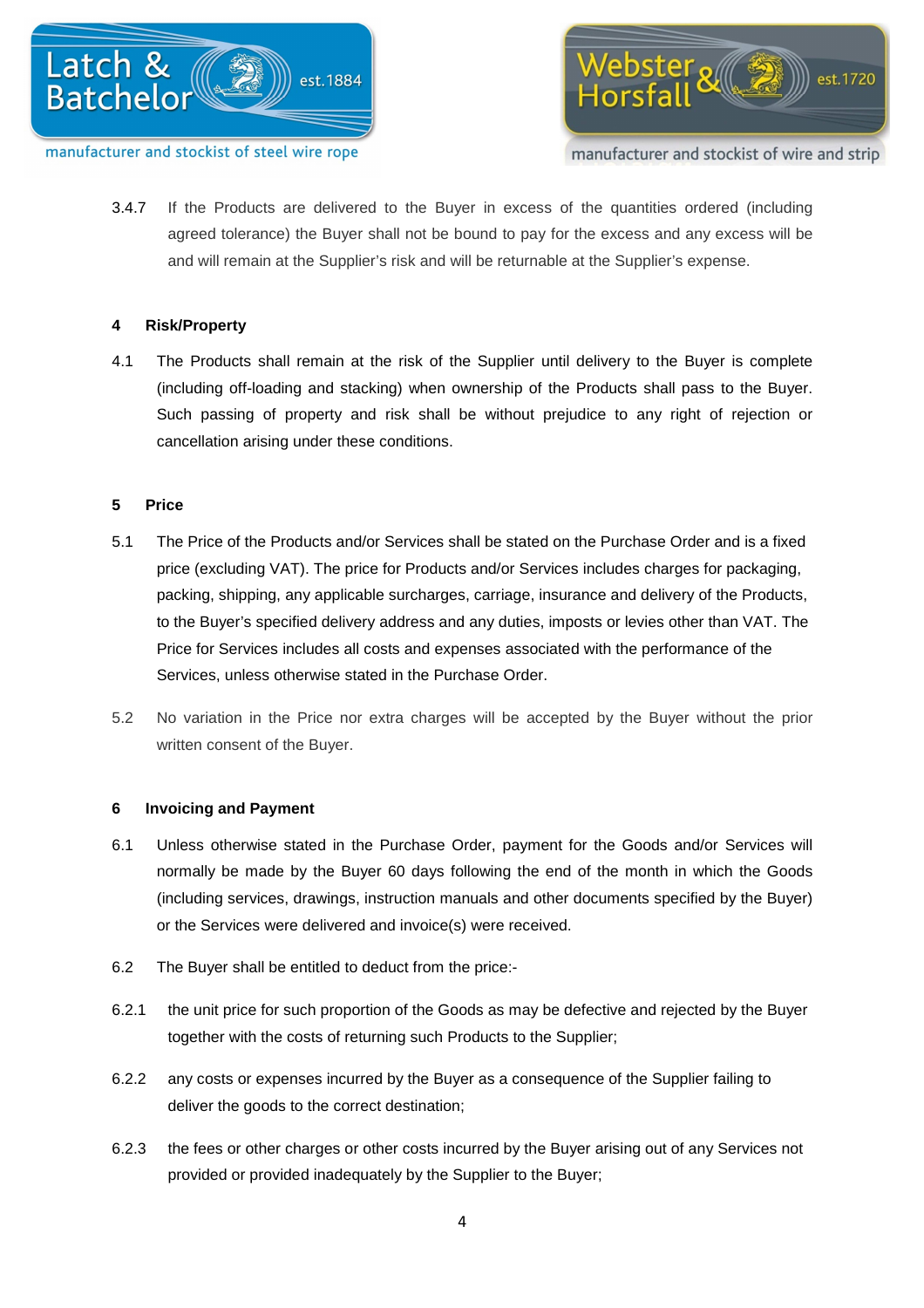





- 6.2.4 any amount which is disputed by the Buyer or any Affiliate of the Supplier on any contract.
- 6.3 Payment will be made in the currency specified in the Purchase Order.
- 6.4 The prices charged by the Supplier to the Buyer shall not exceed those prices charged by the Supplier to any other buyer purchasing the same Products or Services in the same or smaller quantities and the Buyer shall be entitled to any discount for prompt payment, bulk purchase or volume of purchase customarily granted by the Seller.
- 6.5 Without prejudice to any other right or remedy, the Buyer reserves the right to set off any amount owing at any time from Buyer to the Supplier against any amount payable by the Supplier to Buyer.

# **7 Intellectual Property Rights**

- 7.1 Where Goods are manufactured by the Supplier in accordance with the designs of the Buyer, as detailed in the Specification or otherwise agreed in writing, the materials and processes specified by the Buyer shall be strictly adhered to unless otherwise agreed in writing with the Buyer.
- 7.2 Any Specification supplied by the Buyer to the Supplier or specifically produced by the Supplier for the Buyer in connection with the Contract, together with the copyright, design rights or any intellectual property rights (registered or unregistered) in a Specification, shall be the exclusive property of the Buyer and shall be delivered to the Buyer with the Goods or supply of the Services.
- 7.3 Goods made to the Buyer's Specification shall not be manufactured for or supplied to any other party.
- 7.4 The Supplier hereby assigns to the Buyer all Intellectual Property Rights owned by the Supplier in any material which is generated by the Supplier and delivered to the Buyer in the performance of the Services and shall waive all rights relating to such material. The Supplier shall not reproduce, publish or supply any such material to any person other than the Buyer without prior written consent.
- 7.5 The provisions of this Clause shall survive the termination of the Purchase Order.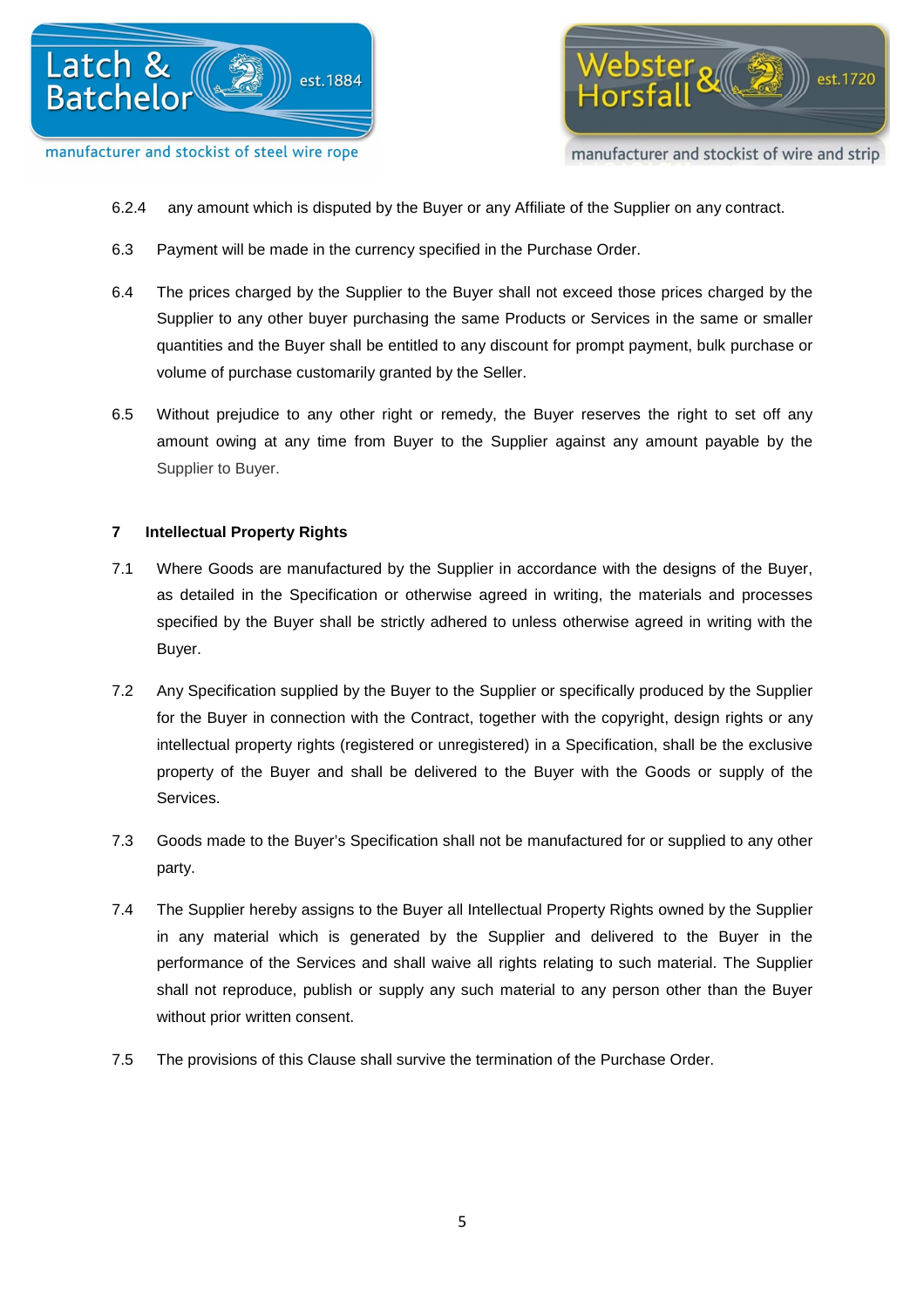

# manufacturer and stockist of wire and strip

est.1720

ebster *all(*今

#### **8 Confidentiality**

Each party shall treat as confidential all Confidential Information obtained from the other pursuant to the Purchase Order and shall not divulge any such Confidential Information to any person (except to such party's own employees and then only to those employees who need to know the same) without the other party's prior written consent provided that this Clause 8 shall not extend to information which was rightfully in the possession of such party prior to the commencement of the negotiations leading to the Purchase Order, which is already public knowledge or becomes so at a future date (otherwise than as a result of a breach of this Clause 8) or which is trivial or obvious. Each party shall ensure that its employees are aware of and comply with the provisions of this Clause 8. The foregoing obligations as to confidentiality shall survive any termination of the Order.

#### **9 Free Issue Material**

- 9.1 Where the Buyer, for the purpose of the Contract, issues materials free of charge or provides equipment to the Supplier, such materials and equipment shall be and remain at all times the property of the Buyer. The Supplier shall maintain all such materials and equipment in good order and condition and insure it for the replacement value against any loss, damage or destruction.
- 9.2 All equipment or materials paid for or provided by the Buyer must be returned to the Buyer in good condition upon request and shall not be copied or used for any purpose other than completion of the Purchase Order. The Supplier shall correctly maintain and store such equipment and/or materials and shall be liable for any loss or damage to it whilst in the possession or under the control of the Supplier. The Supplier shall keep such materials and equipment at such location agreed with the Buyer.

#### **10 Information**

The Supplier shall provide to the Buyer:-

- 10.1 all information as the Buyer requires to ensure that the Goods and Services comply with and that the Buyer fulfils its obligations under all applicable legislation and industry codes of practice;
- 10.2 all information relating to any possible risks to health and safety presented by the Goods;
- 10.3 all information specifically regarding hazardous substances and any dangerous properties the Goods may have; and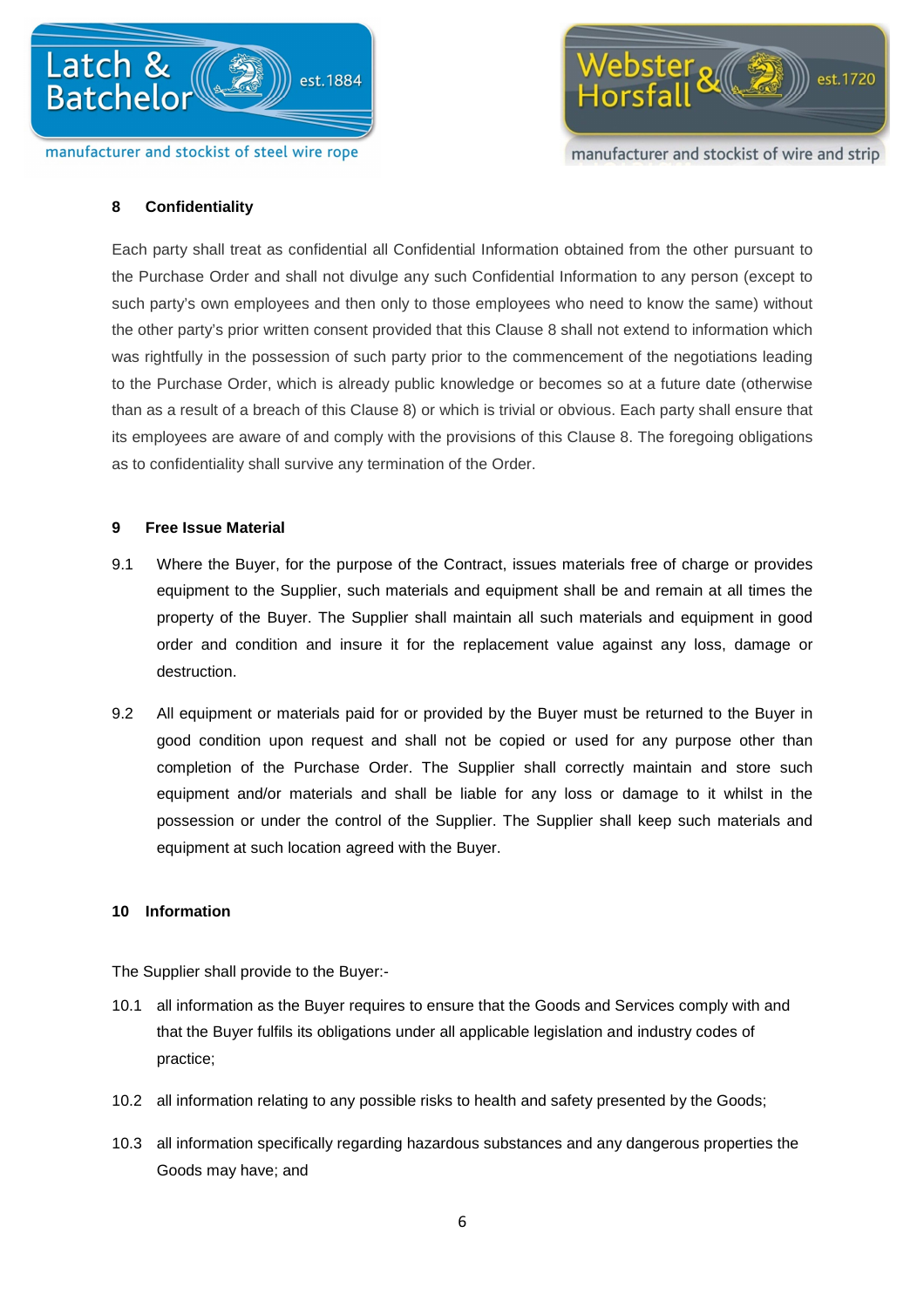

manufacturer and stockist of wire and strip

10.4 complete, accurate and comprehensive Product Documentation in English for the treatment, assembly, use, efficient operation and/or storage of the Products. Such instructions to include clear and conspicuous warnings relating to any conditions which are necessary to ensure safety in use or onward sale in each case with sufficient detail to enable the Buyer and any end user to understand any possible risks to health and safety.

# **11 Remedies & Termination**

Without prejudice to any other right or remedy which the Buyer may have, if any Products and/or Services are not supplied in accordance with, or the Supplier fails to comply with, any of the terms of the Purchase Order or the Specification the Buyer shall be entitled to avail itself of any one or more of the following remedies at its discretion, whether or not any part of the Products and/or Services have been accepted by the Buyer:

- 11.1.1 to rescind the Purchase Order;
- 11.1.2 to reject the Services (for a full refund by the Supplier) and/or the Products (in whole or in part) and return the Products to the Supplier at the risk and cost of the Supplier on the basis that a full refund for the Products so returned shall be paid forthwith by the Supplier;
- 11.1.3 at the Buyer's option to give the Supplier the opportunity at the Supplier's expense either to remedy any defect in the Services and/or the Products or to supply replacement Products and carry out any other necessary work to ensure that the terms of the Purchase Order are fulfilled;
- 11.1.4 to refuse to accept any further deliveries of the Products but without any liability to the Supplier;
- 11.1.5 to carry out at the Supplier's expense any work necessary to make the Products and/or Services comply with the Purchase Order; and
- 11.1.6 to claim such damages as may have been sustained in consequence of the Supplier's breach or breaches of the Purchase Order.
- 11.2 Notwithstanding anything else contained herein, the Buyer reserves the right to terminate a Purchase Order for Services, for convenience, at any time upon three months' prior written notice to the Supplier.
- 11.3 Notwithstanding anything else contained herein, the Purchase Order may be terminated by either party forthwith on giving notice in writing to the other if: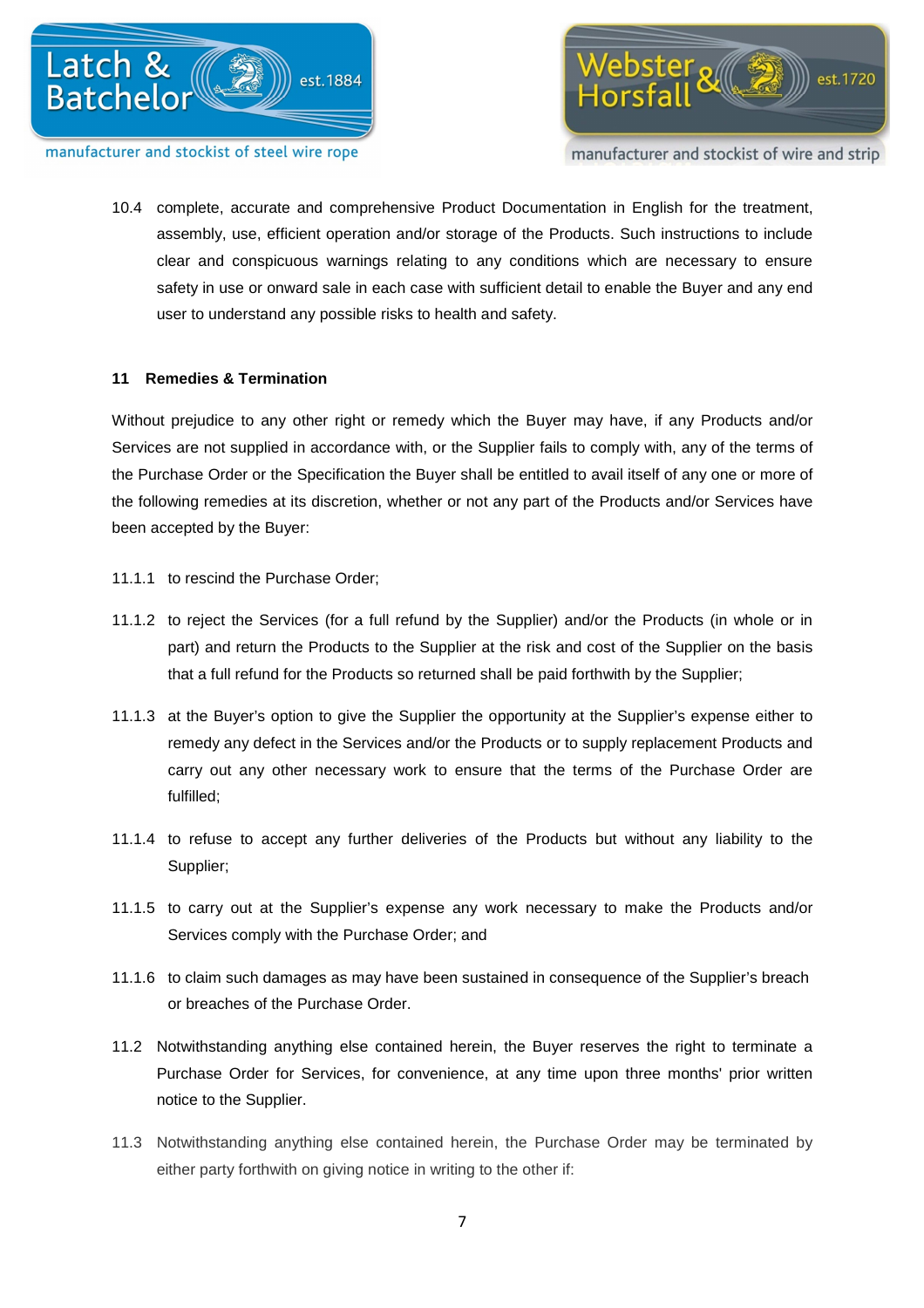

ebster *all* 参 est.1720

manufacturer and stockist of wire and strip

- 11.3.1 the other party commits any material breach of any term of this Agreement and (in the case of a breach capable of being remedied) shall have failed, within 30 days after the receipt of a request in writing from the other party so to do, to remedy the breach; or
- 11.3.2 the other party shall have a receiver or administrative receiver appointed of it or over any part of its undertaking or assets or shall pass a resolution for winding up (otherwise than for the purpose of a bona fide scheme of solvent amalgamation or reconstruction) or a court of competent jurisdiction shall make an order to that effect or if the other party shall enter into any voluntary arrangement with its creditors or shall become subject to an administration order.

# **12 Effect of termination**

- 12.1 On the termination of the Purchase Order:
- 12.1.1 all the rights and obligations of the parties under the Purchase Order shall automatically terminate except for such rights of action as shall have accrued prior to such termination and any obligations which expressly or by implication are intended to come into or continue in force on or after such termination;
- 12.1.2 each party shall at its own expense forthwith return to the other party or otherwise dispose of as instructed all Confidential Information belonging to the other party and all technical and promotional materials and other documents and papers whatsoever sent to the other party and relating to the Products or the business of the other party (other than correspondence between the parties) and all property being in each case in their possession or under their control;
- 12.1.3 each party shall forthwith pay to the other party any amount standing to the credit of the other party's account less any moneys then owed to each party.

# **13 Liability**

- 13.1 The Supplier warrants to the Buyer that:
- 13.1.1 the Products sold and Services provided to the Buyer hereunder shall conform to the relevant Specification or any other relevant specifications published by the Supplier, and will be fit for purpose and of satisfactory quality;
- 13.1.2 the Products and Services shall comply with local laws and regulations relating to their manufacture, sale and maintenance;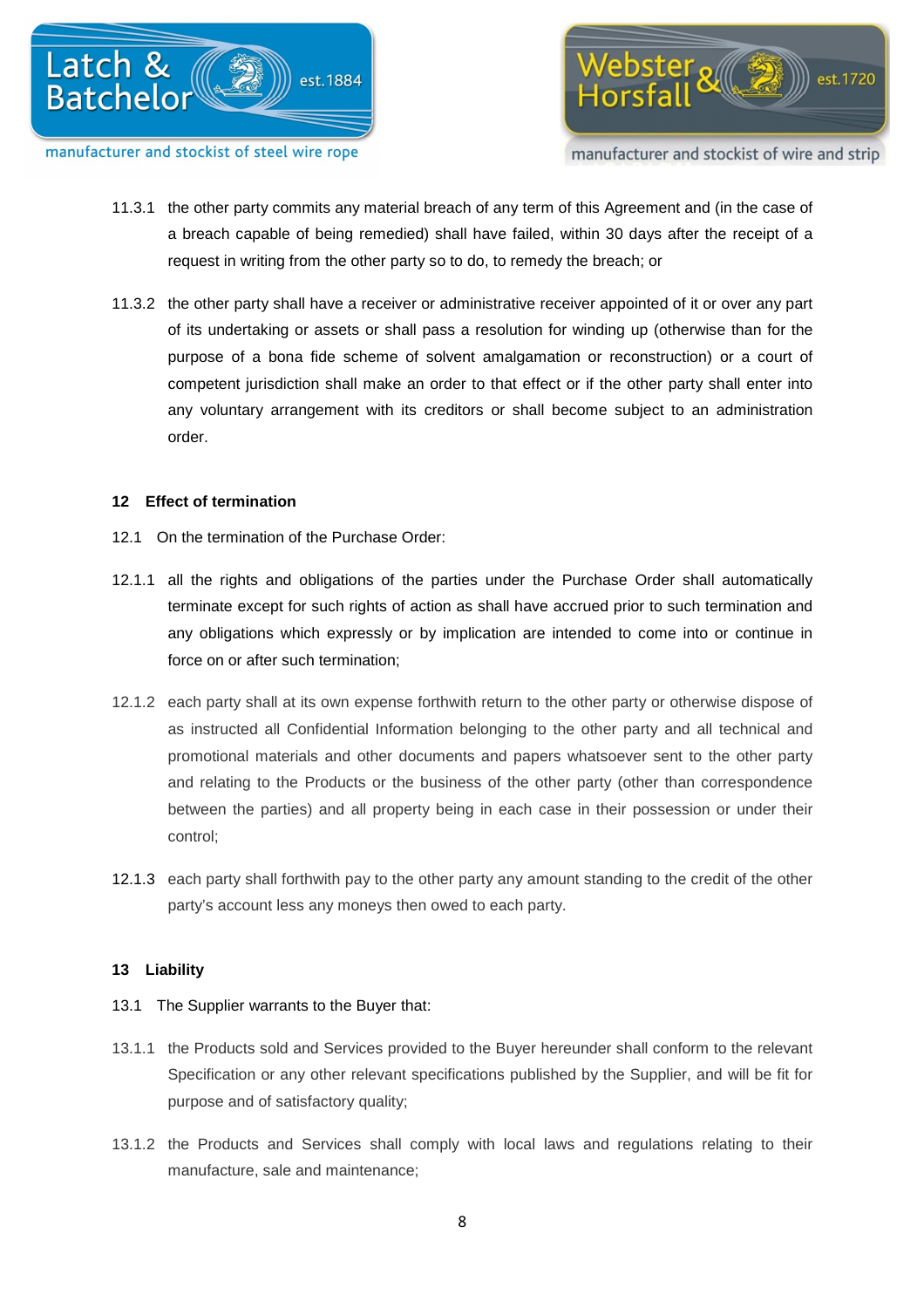

 $\epsilon$ bster $\sqrt{\mathbb{Z}}$ est.1720

manufacturer and stockist of wire and strip

- 13.1.3 Services shall be performed in a professional and workmanlike manner and in accordance with the requirements of the Purchase Order and the Buyer's instructions.
- 13.1.4 The Buyer's rights under these conditions are in addition to the statutory conditions implied in favor of the Buyer by the Sale of Goods Act 1979.
- 13.1.5 Upon delivery of the Products to the Buyer, the Buyer shall have the right to inspect and test the Products.
- 13.1.6 If the results of such inspection or testing cause the Buyer to be of the opinion that the Products do not conform or are unlikely to conform with the Purchase Order or to any Specifications supplied or advised by the Buyer to the Supplier, the Buyer shall inform the Supplier and the Supplier shall immediately take such action as is necessary to ensure conformity.
- 13.1.7 Notwithstanding any such inspection or testing, the Supplier shall remain fully responsible for the Products and any such inspection or testing shall not diminish or otherwise affect the Supplier's obligations under the Purchase Order.
- 13.1.8 If any of the Products and/or Services fail to comply with the provisions set out in this clause 13 the Buyer shall be entitled to avail itself of any one or more remedies listed in clauses 3 and 11.
- 13.1.9 Notwithstanding any other rights or remedies the Buyer may have, if the Supplier shall be in breach of the said warranty in clause 13.1.1 above it shall replace the Products and/or Services concerned (at the Supplier's risk and expense) or, at the Buyer's option, refund the price paid by the Buyer (subject to the Buyer returning the defective Products to the Supplier at the Supplier's risk and expense subject to the Buyer viewing this as being practicably possible).
- 13.1.10 The Supplier shall have no liability to the Buyer under sub-clauses (1) and (7) above for any damage to or defects in any of the Products caused by fair wear and tear, improper use, maintenance or repair, negligent handling, failure to observe the instructions accompanying the Products or any alterations thereto.
- 13.1.11 The Supplier shall keep the Buyer indemnified in full against all direct, indirect or consequential liabilities (all three of which terms include, without limitation, loss of profit, loss of business, depletion of goodwill or loss of reputation), loss, damages, injury, costs and expenses (including legal and other professional fees and expenses) awarded against or incurred or paid by the Buyer as a result of or in connection with: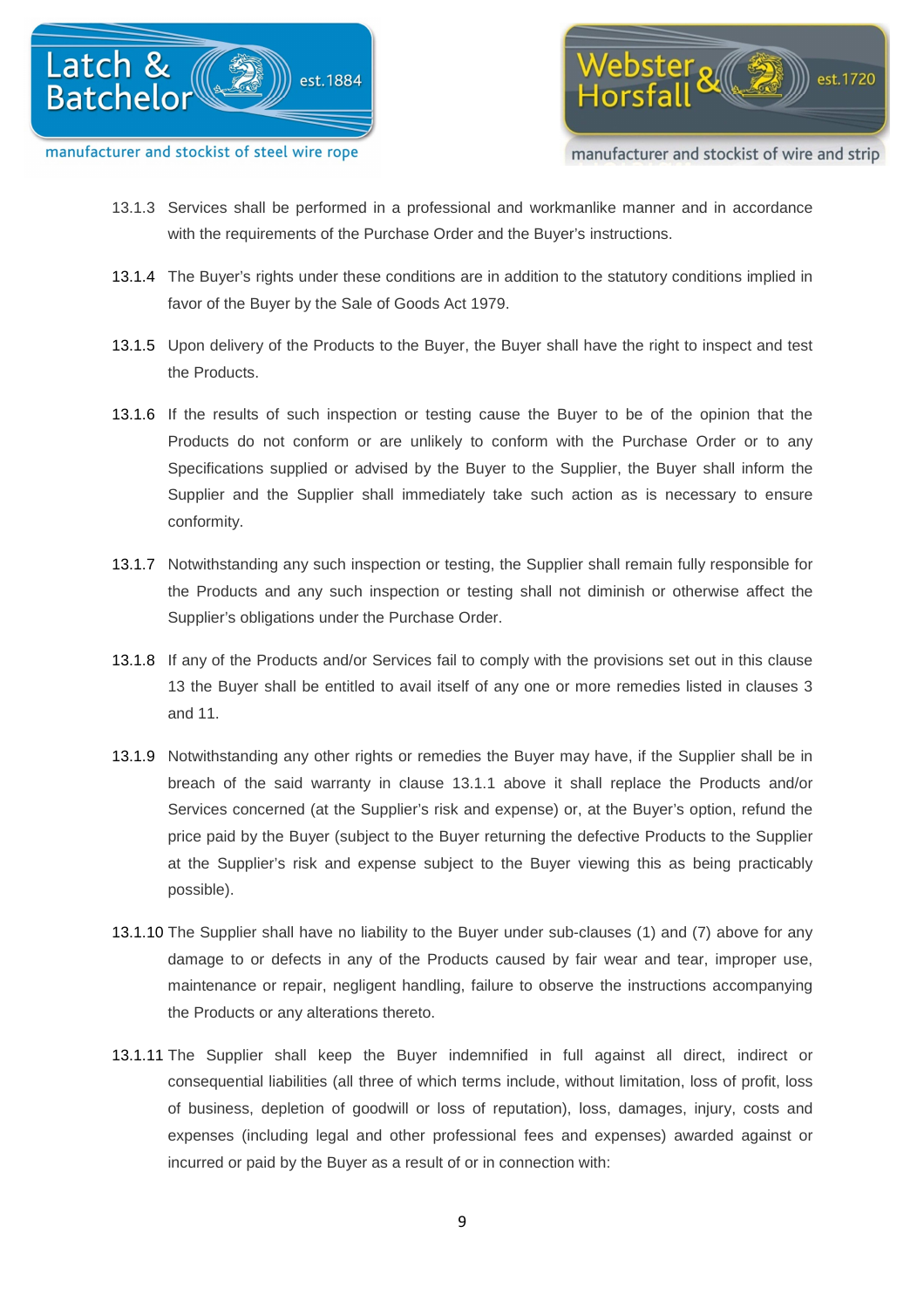



- a) defective workmanship, quality or materials;
- b) an infringement or alleged infringement of any intellectual property rights caused by the use, manufacture or supply of the Products and Services;
- c) any claim made against the Buyer in respect of any liability, loss, death, damage, injury, cost or expense sustained by the Buyer's employees or customers or agents or by any Buyer or third party arising out of or in connection with, defective Products or Services to the extent that the defect in the Products or Services is attributable to a consequence of a direct or indirect breach or negligent performance or failure or delay in performance of the terms of the Purchase Order by the Supplier, its employees, agent or subcontractors.
- 13.1.12 If there is any claim of infringement as referred to in Clause 13.1.11 b) the Supplier shall use best endeavors to resolve the claim and, at the option of the Buyer, shall replace the infringing Goods or Services promptly with the Products or Services that do not infringe at no extra cost to the Buyer.
- 13.1.13 Neither party excludes liability for death or personal injury caused by that party's breach of contract or negligence.

# **14 Delivery**

- 14.1 The Products shall be delivered to and the Services shall be performed at the address as specified on the Purchase Order or as communicated in writing by the Buyer.
- 14.2 The Supplier shall give written notice prior to the due date of delivery to the Buyer if the delivery of the Products or the performance of the Services has been or is likely to be delayed. The written notice shall detail the reason for the delay and the actions the Supplier is undertaking to rectify the problem in order to improve the delivery date.
- 14.3 The Buyer reserves the right not to accept the delivery of the Product or performance of the Service prior to the due date as set out on the Purchase Order.
- 14.4 The Buyer reserves the right at no extra cost to postpone the delivery date of all or any of the Products or postpone the performance of the Services upon giving notice to the Supplier.
- 14.5 Time for delivery of the Products and performance of the Services as set out in the Purchase Order (or as amended in accordance with Clause 14.4) shall be of the essence.
- 14.6 The Buyer shall be entitled to reject all or part of the Products delivered or Services performed that are not in accordance with the Contract no matter how minor the defect.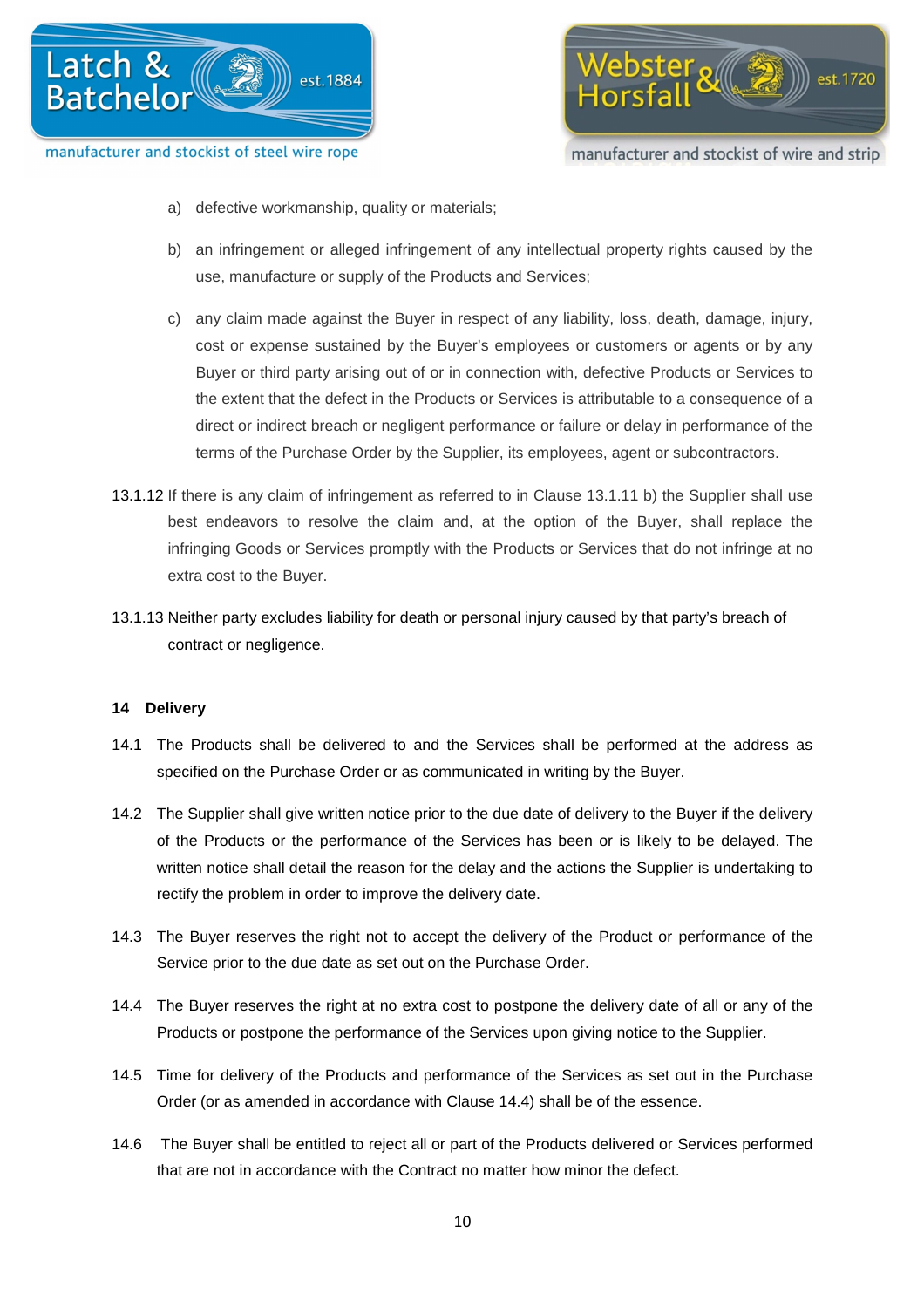



14.7 The Buyer shall not be deemed to have accepted delivery of any Products and/or Services until the Buyer has had a reasonable time to inspect or test the Products and/or Services.

# **15 Notice**

Any notice given under the Contract shall be sent to the address of the Buyer as shown on the Purchase Order or such other address as the Buyer or the Seller shall notify the other party. Any such notice may be delivered personally or by first class pre-paid letter or facsimile transmission and shall be deemed to have been served if by hand when delivered, if by first class post 48 hours after posting and if by facsimile transmission when dispatched.

# **16 Rights or Third Parties**

The parties confirm their intent not to confer any rights on any third parties by virtue of the Purchase Order and accordingly the Contracts (Rights of Third parties) Act 1999 shall not apply to the Order.

# **17 Governing Law**

This Contract and any dispute or claim arising out of or in connection with the Contract shall be governed by and construed in accordance with the laws of England and shall be subject to the exclusive jurisdiction of the English courts.

# **18 Force Majeure**

- 18.1 Neither party shall have any liability or responsibility for any delay in fulfilling any obligation under the Contract so long as the fulfillment of such obligation is prevented or delayed as a consequence of a Force Majeure Event.
- 18.2 If the Force Majeure Event continues for longer than three months the Buyer may at any time whilst such Force Majeure Event continues by notice in writing to the Supplier terminate this Agreement.
- 18.3 Illness or shortage of or strikes by the Supplier's staff, agent or subcontractors and failure or delay by any of the Supplier's suppliers to supply goods, materials, services or components shall not be regarded as causes beyond the Supplier's reasonable control.